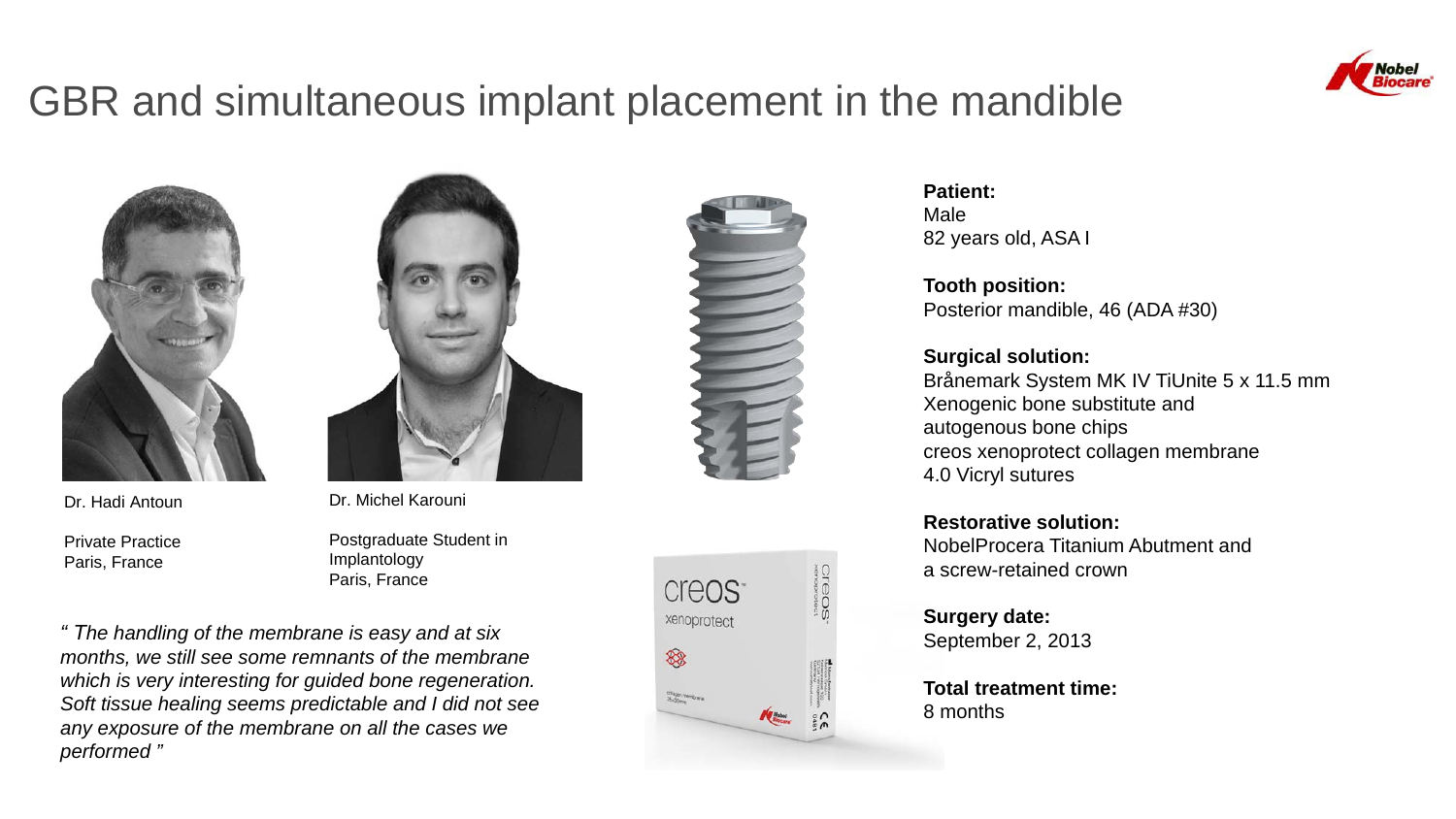## Initial situation



A healthy patient presents at the private practice complaining of pain and chewing difficulty in the lower-right sextant.



Preoperative panoramic radiograph reveals extraction of 46 and 47 (#30 and 31) is indicated.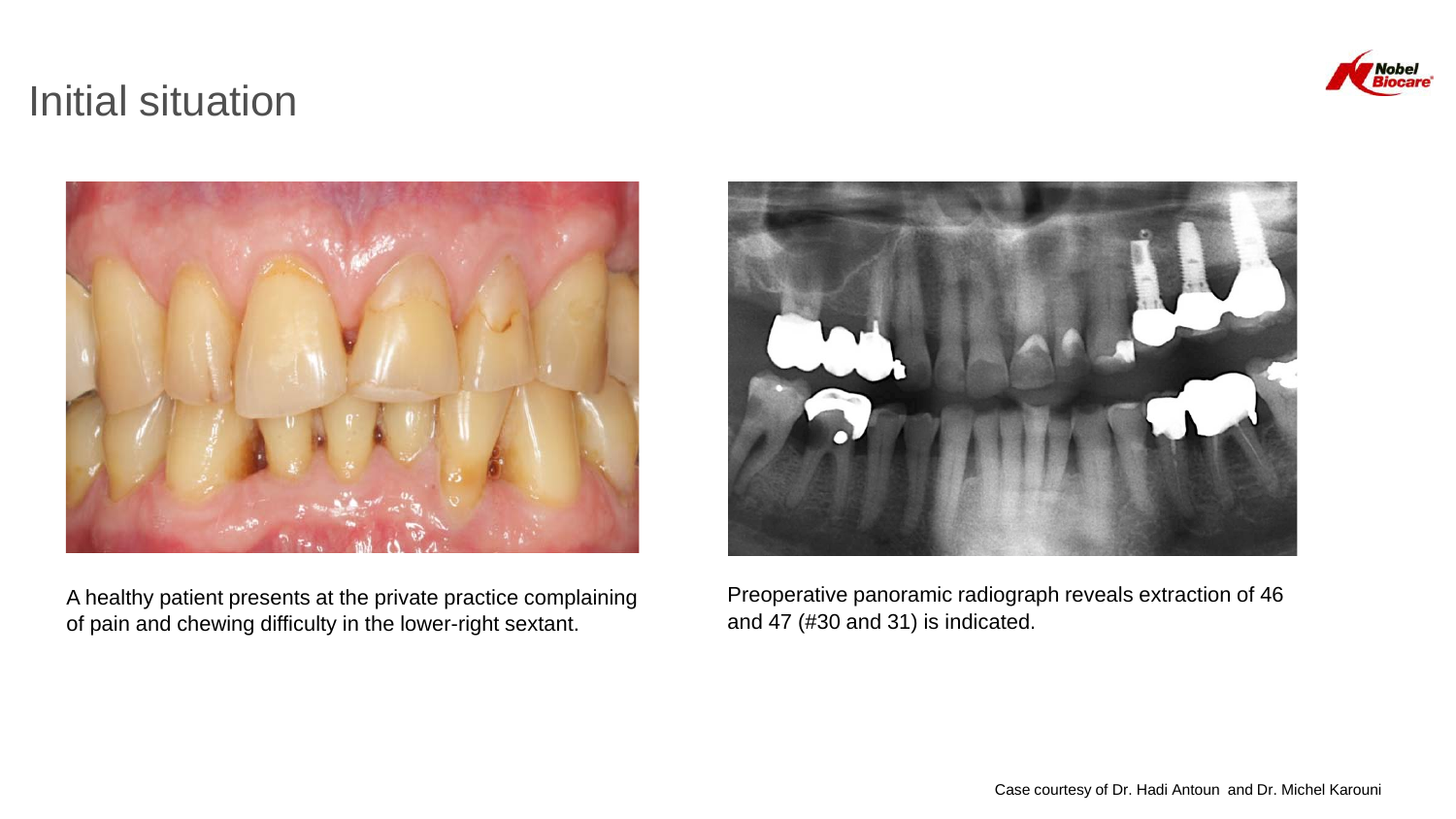

## Treatment planning





CBCT scan three months post extraction of 46 (30). CT scan confirming limited bone volume in the region of 46 (30).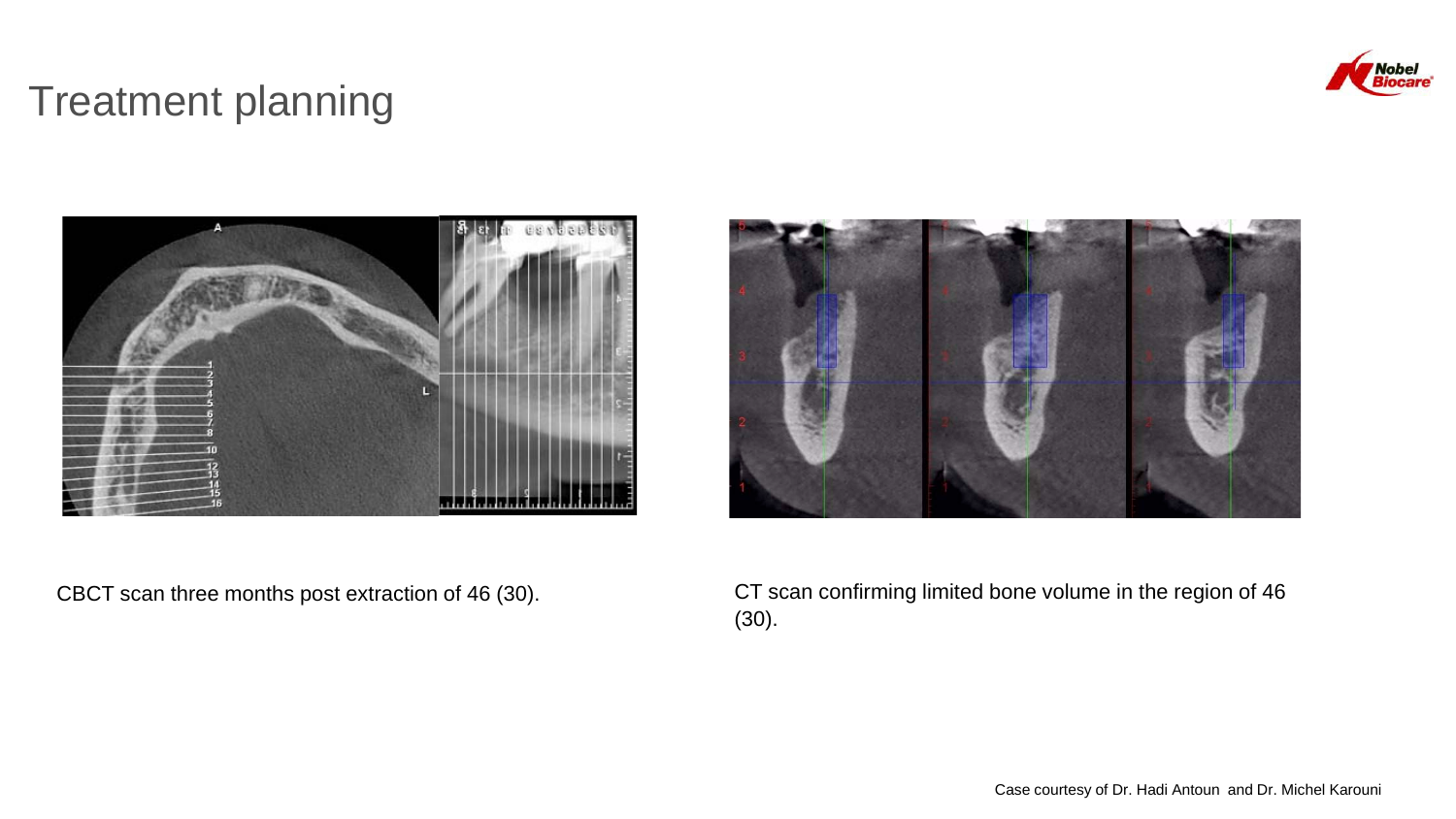

## Implant placement and graft material preparation



A 4 mm vertical bone defect is evident after implant placement: Brånemark System MK IV TiUnite 5 x 11.5 mm.



The same access flap can be used for reconstructive surgery and autogenous bone harvest.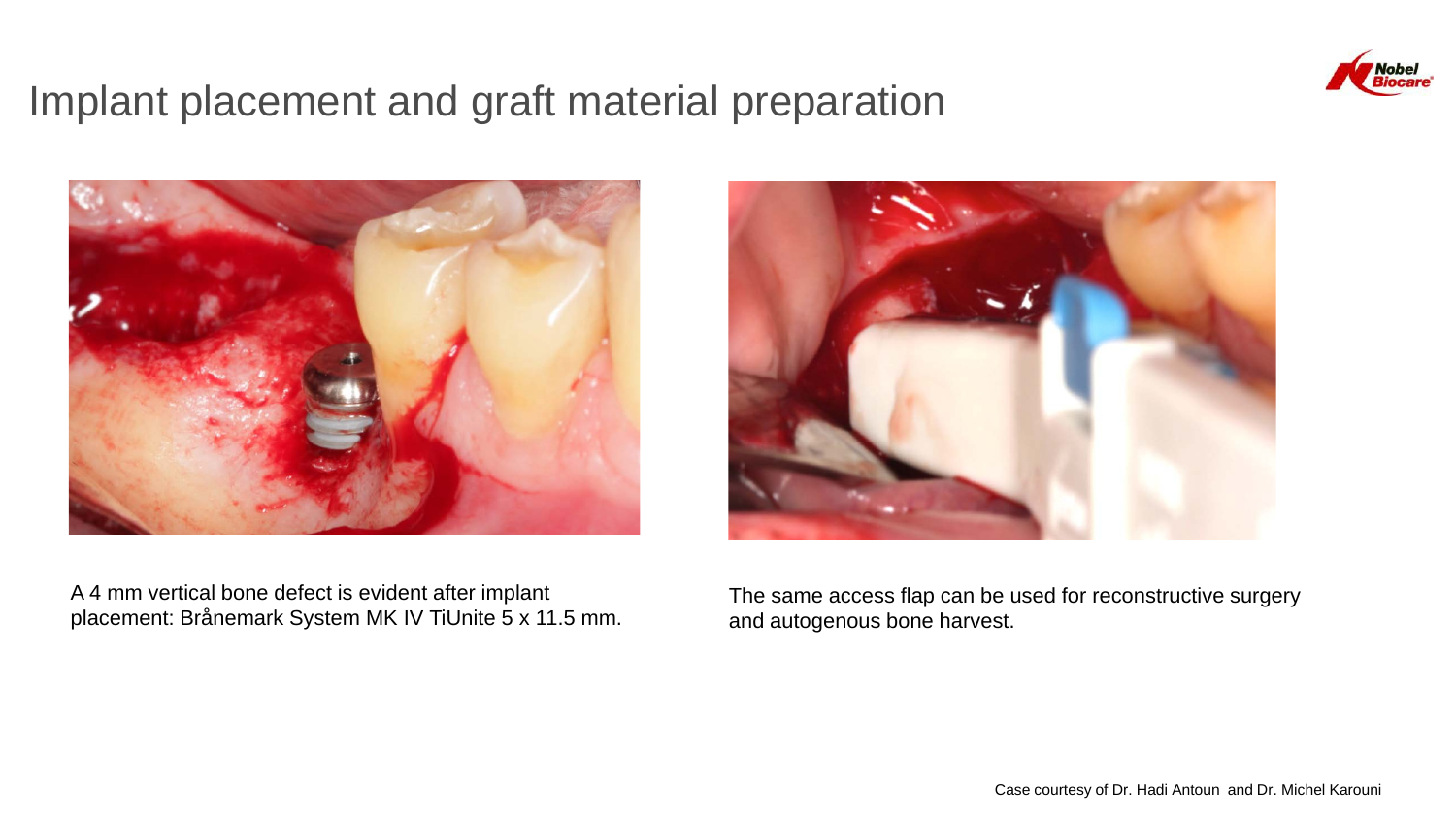

## Graft material preparation





Bone chips collected by bone scraper. The state of Xenogenic bone substitute and autogenous and autogenous bone chips is prepared.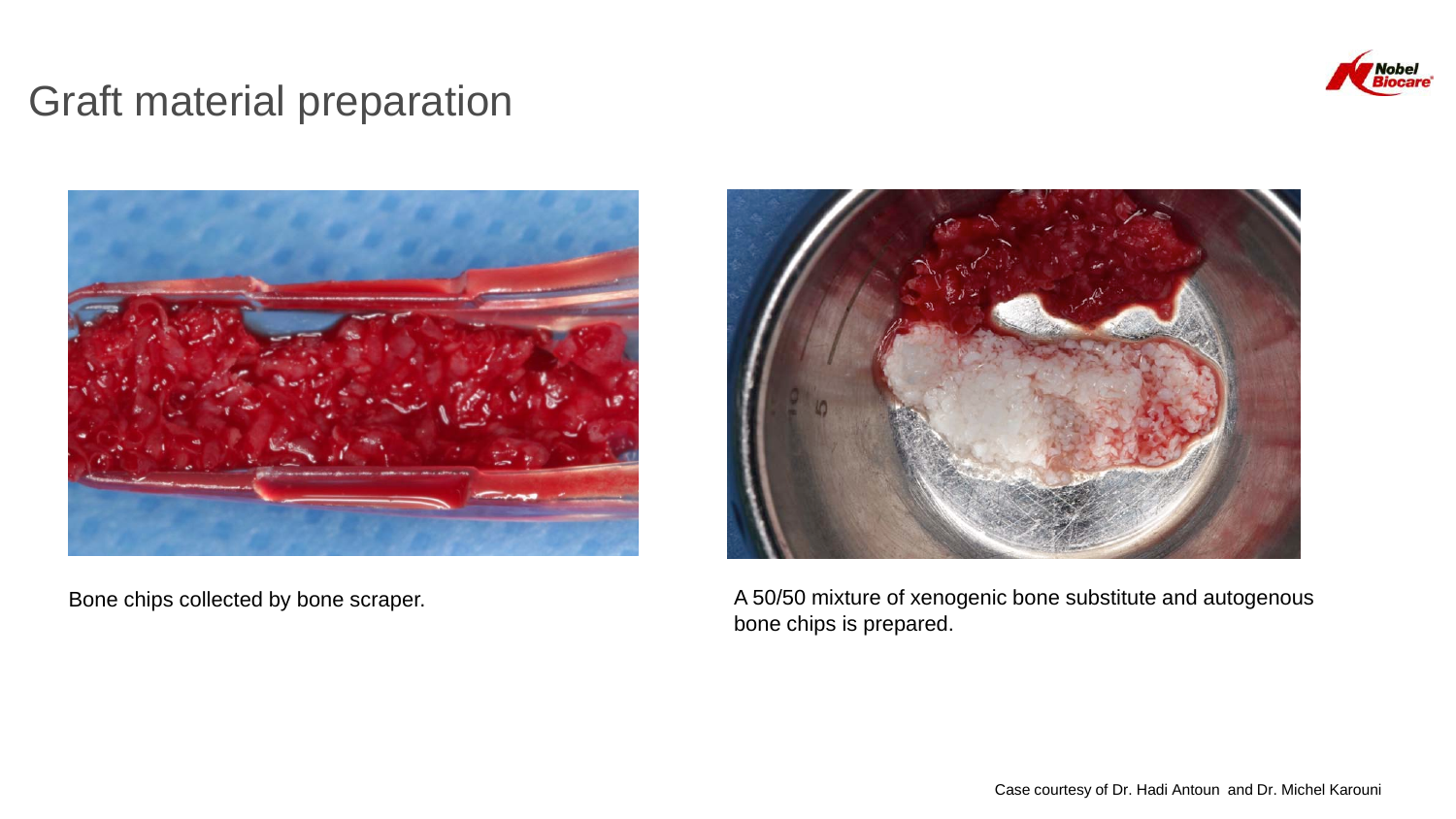

## Graft material preparation



The xenogenic bone material and autogenous bone chips are mixed.



The resorbable porcine collagen membrane creos xenoprotect is trimmed to cover the defect and the applied bone substitute.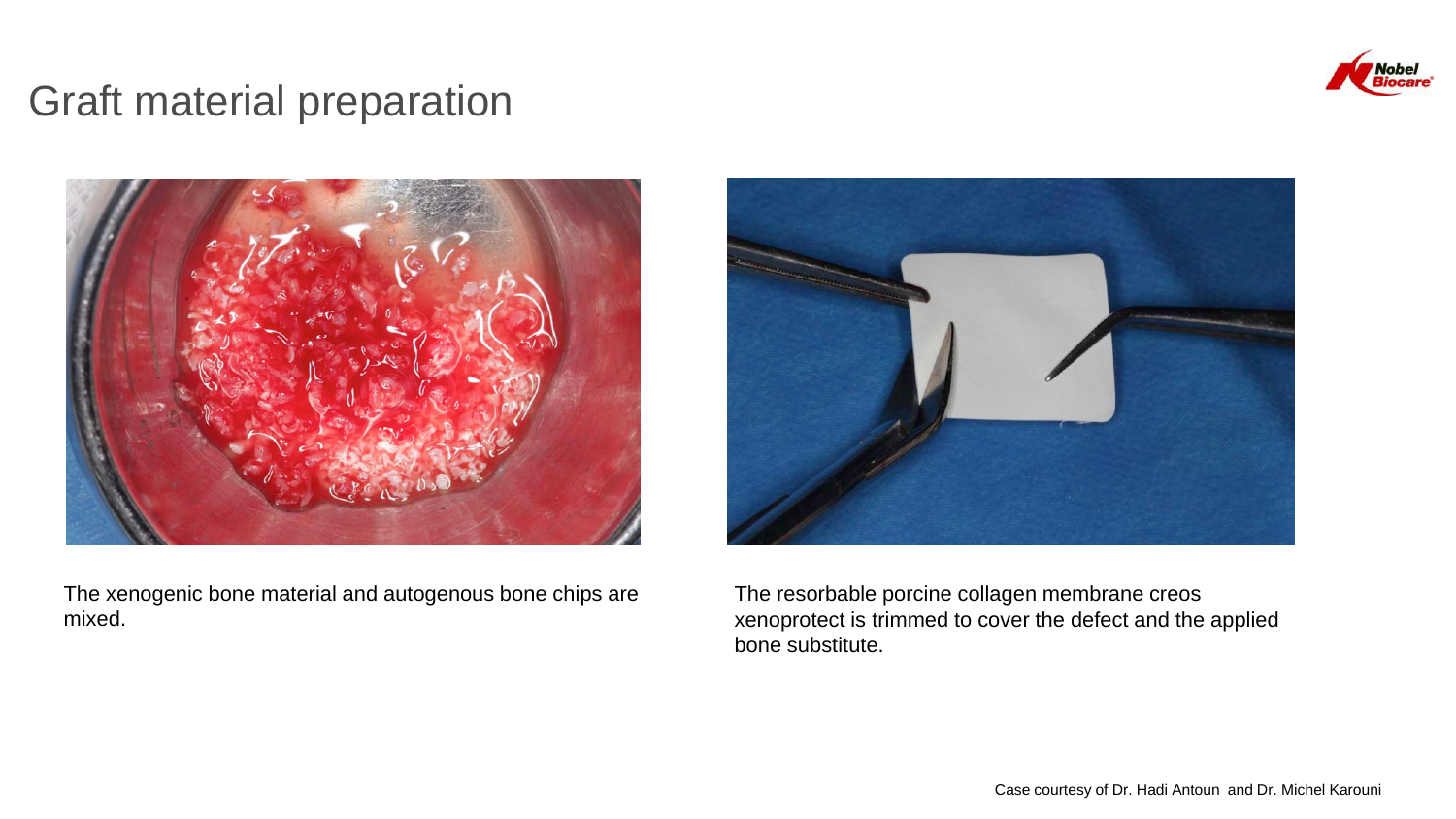

## GBR procedure



The membrane is appropriately adjusted to cover the defect. It is also fixed to the buccal plate using two titanium pins.

![](_page_6_Picture_4.jpeg)

The defect is completely filled with xenograft substitute and autogenous bone.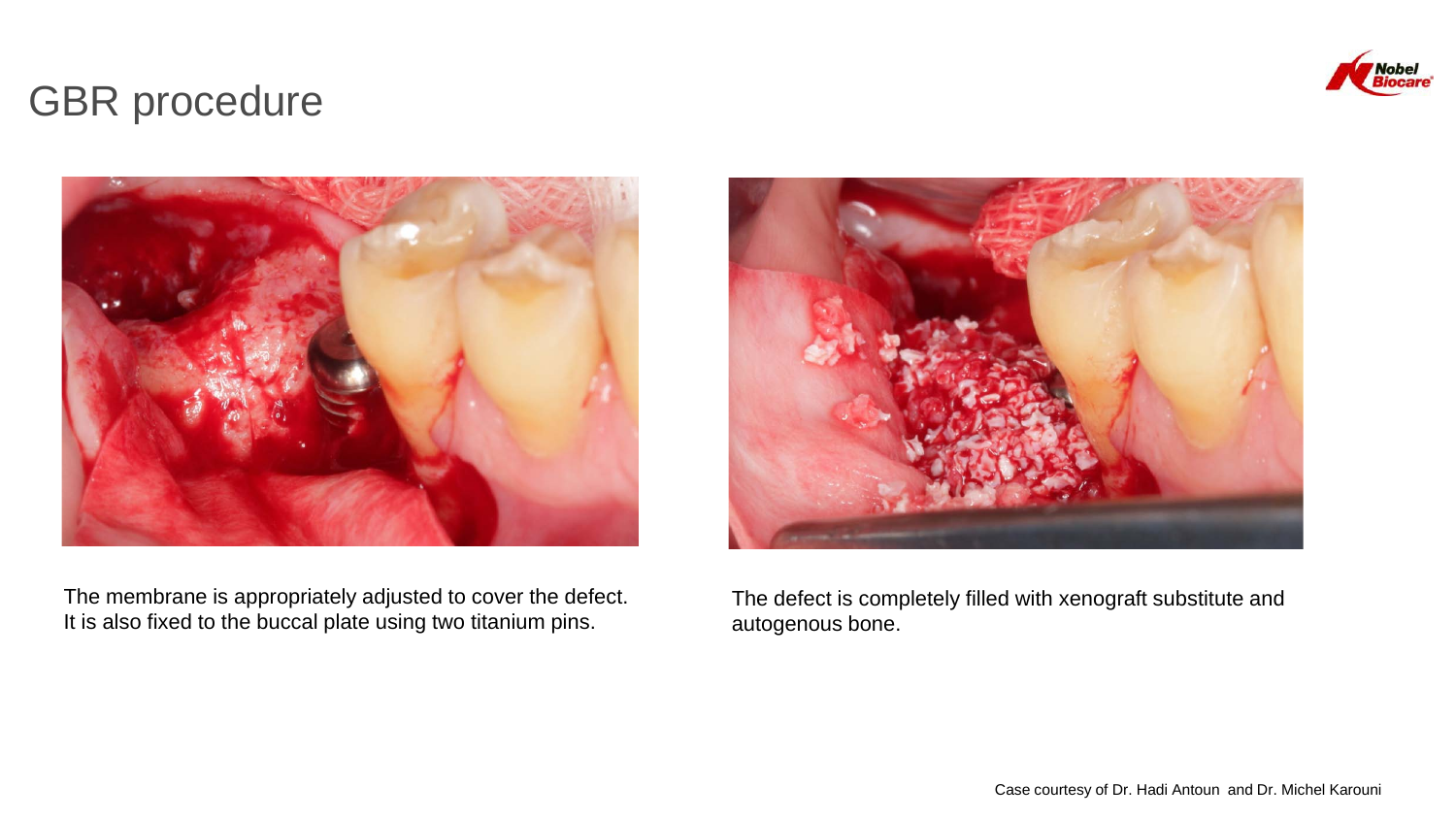![](_page_7_Picture_0.jpeg)

## GBR procedure

![](_page_7_Picture_2.jpeg)

Blood from the surgical area is used to obtain optimal adaptation of the membrane to the bone defect.

![](_page_7_Picture_4.jpeg)

Resorbable sutures are used to complete soft tissue coverage of the site.

Case courtesy of Dr. Hadi Antoun and Dr. Michel Karouni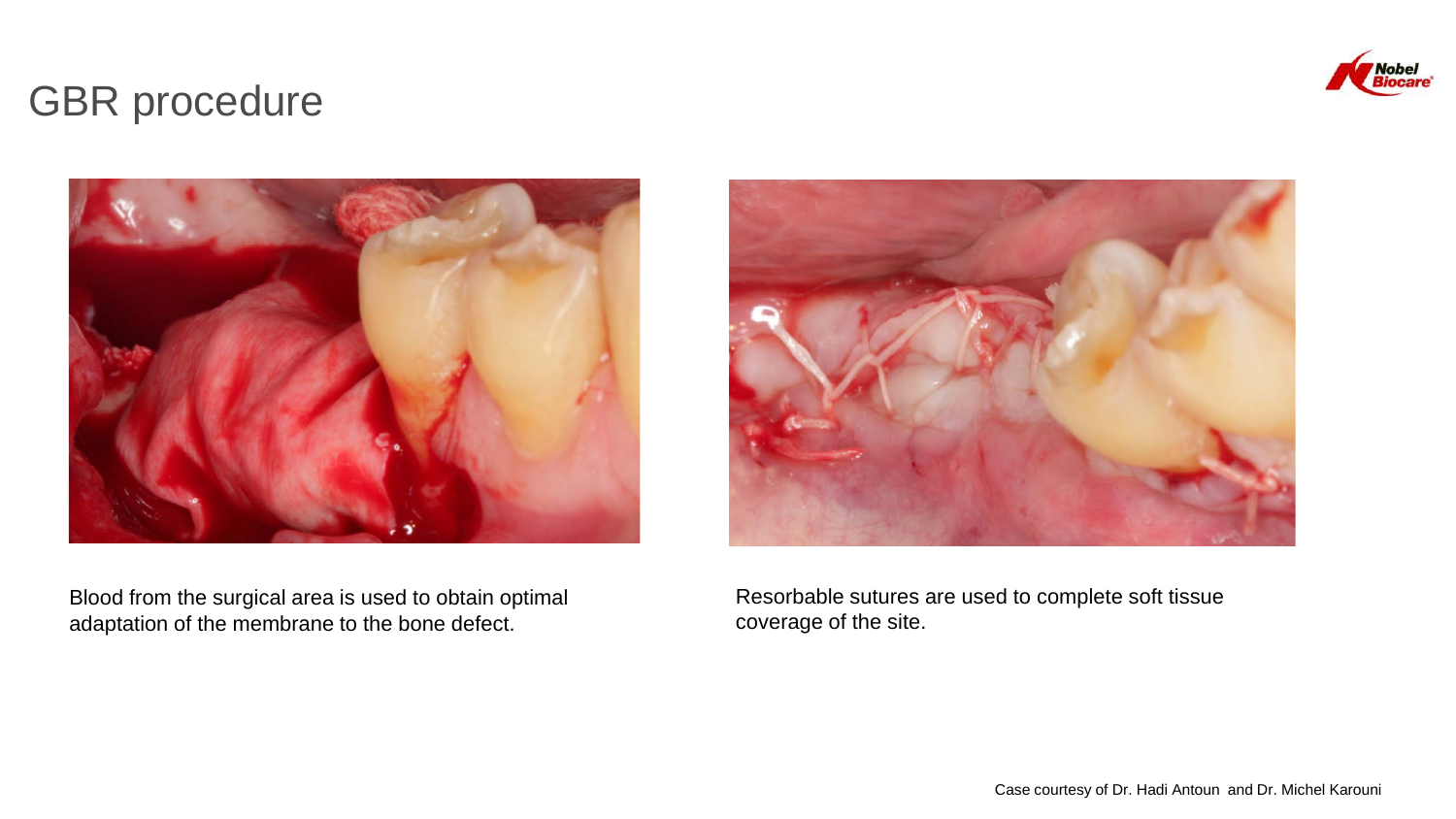![](_page_8_Picture_0.jpeg)

# Post-op radiograph

![](_page_8_Picture_2.jpeg)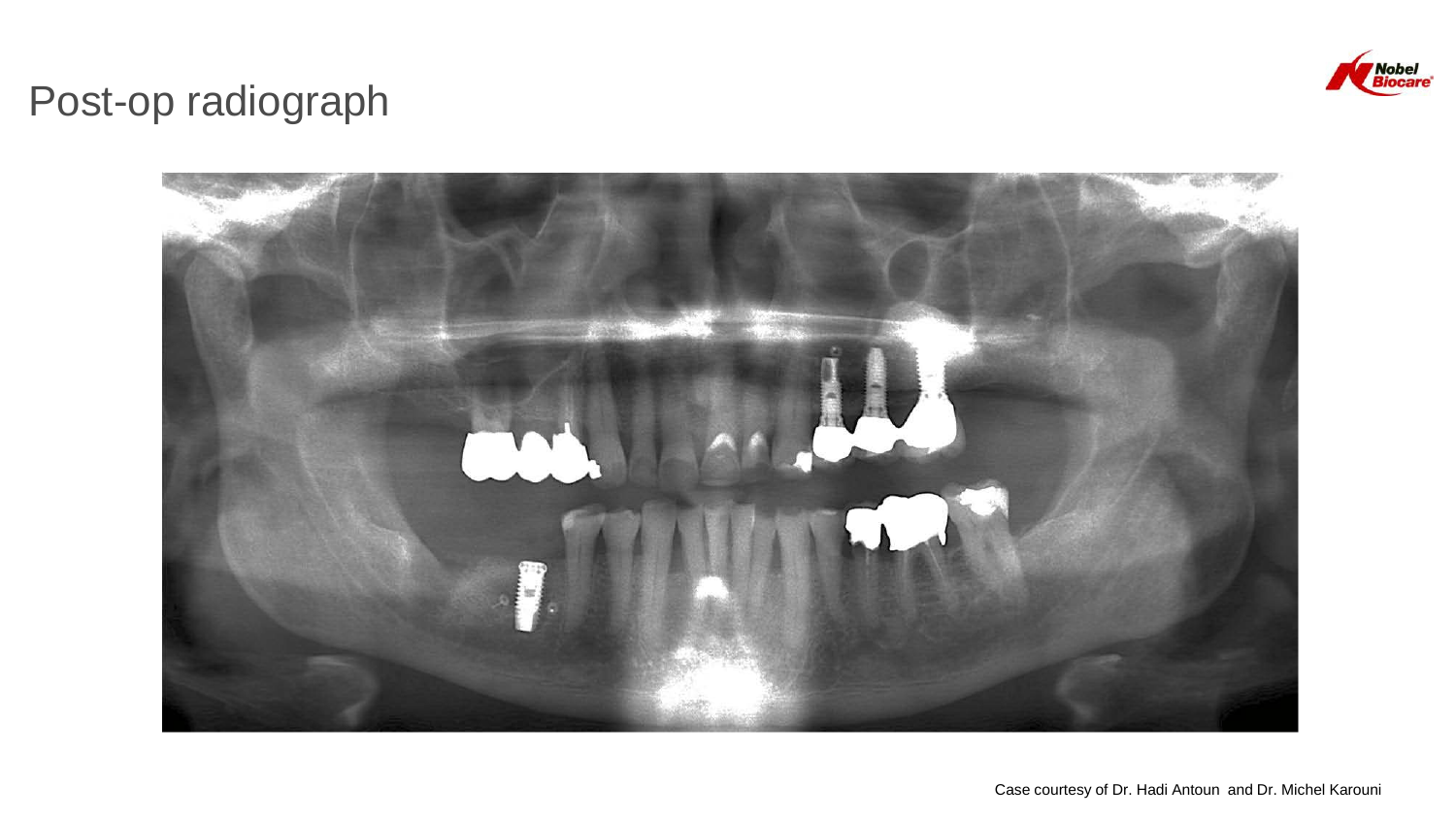![](_page_9_Picture_0.jpeg)

#### Second stage surgery six months post-op

![](_page_9_Picture_2.jpeg)

Access to the treated area reveals complete bone regeneration of the previous defect, and shows the width of new bone formation.

![](_page_9_Picture_4.jpeg)

The cover screw is replaced by a healing abutment and resorbable sutures are placed.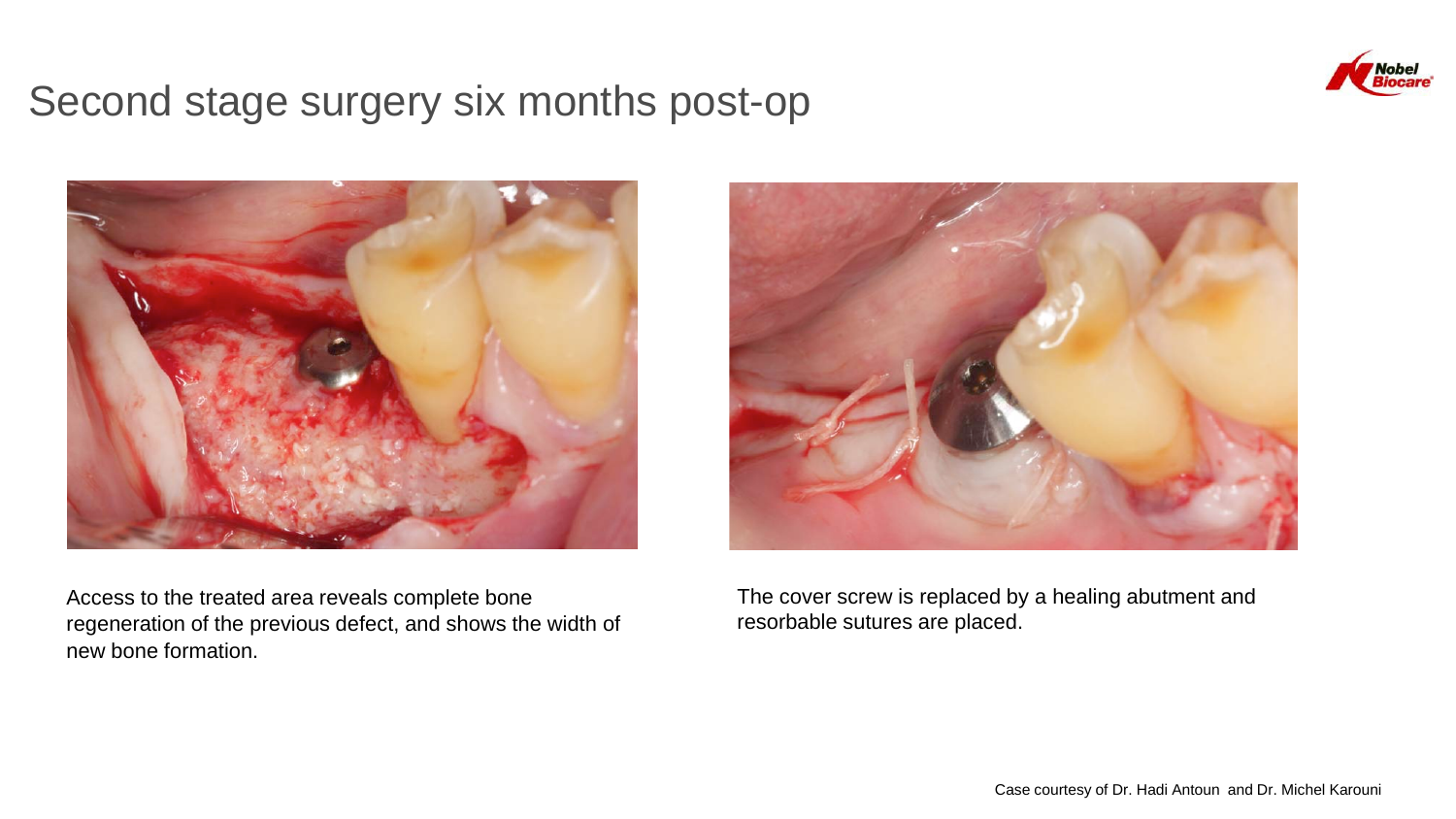![](_page_10_Picture_0.jpeg)

# Result of bone regeneration

![](_page_10_Picture_2.jpeg)

Before. After.

![](_page_10_Picture_4.jpeg)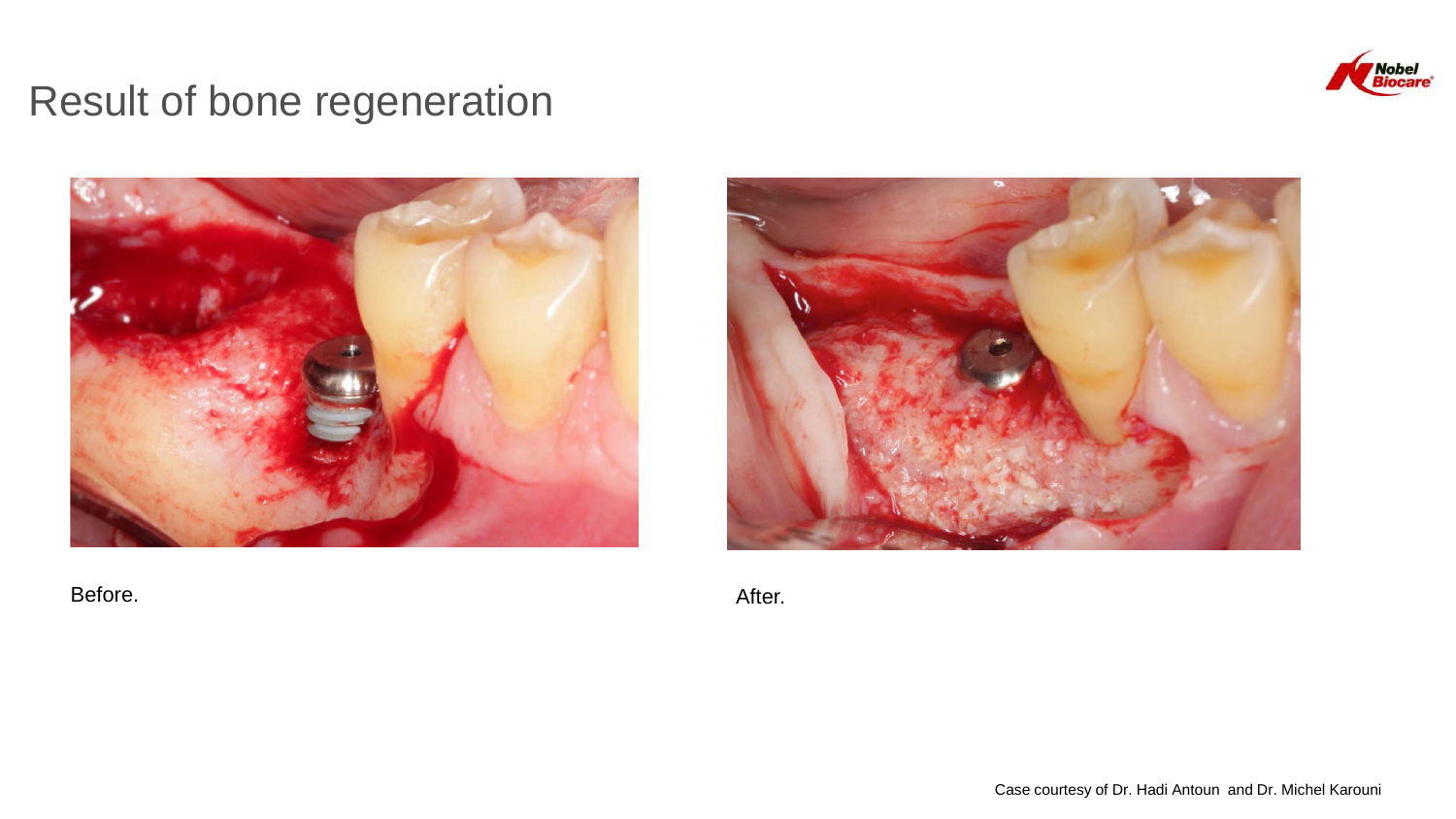![](_page_11_Picture_0.jpeg)

## Final restoration

![](_page_11_Picture_2.jpeg)

NobelProcera Titanium Abutment and veneered with dental ceramics; screw-retained implant-supported restoration.

![](_page_11_Picture_4.jpeg)